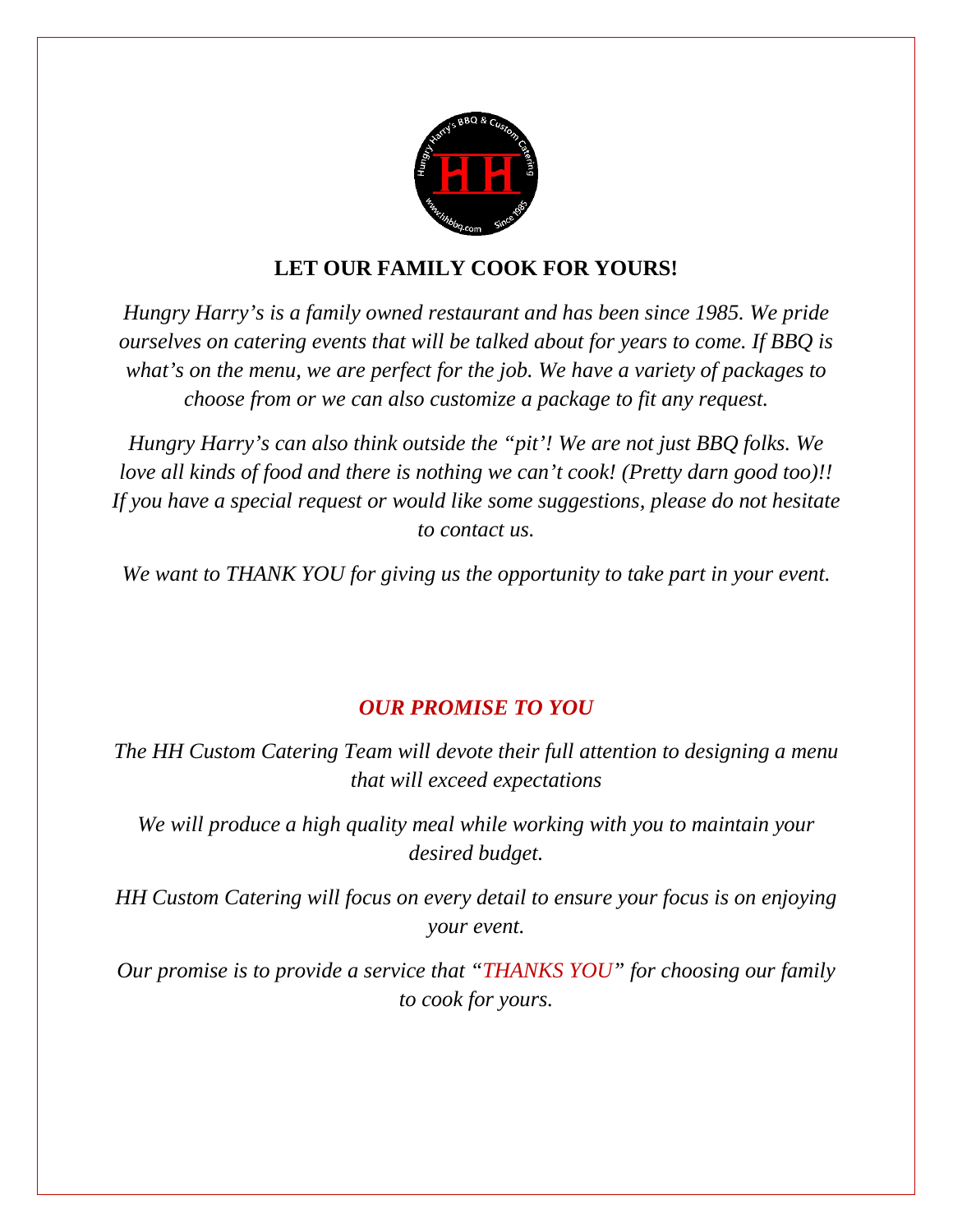## *Appetizers – starting at \$3.99 per person:*

*Fresh Fruit & Vegetable Display w/Cheese & Cracker Assortment Meatballs (BBQ, Teriyaki, Honey Mustard, Sweet Thai Chili or Bourbon Glazed) Smoked Country Sausage w/ grilled onions & peppers (hot & mild) Cajun/Mild Boiled Peanuts Deviled Eggs Spinach Artichoke Dip w/ Chips Pork Quesadillas Breadcrumb & Parmesan Cheese Stuffed Mushrooms (Sausage or Crab available) Fried Pickles Beef Empanadas Fried Mac & Cheese BBQ Shrimp w/ Crostini Shrimp & Grits Applewood Bacon Wrapped Dates Tomato Soup Shooters w/Mini Grilled Cheese Caprese Skewers Bruschetta*

*The list of Appetizer suggestions are house recipes. They may be altered upon the client's requests. Pricing based on menu selection and market cost.*